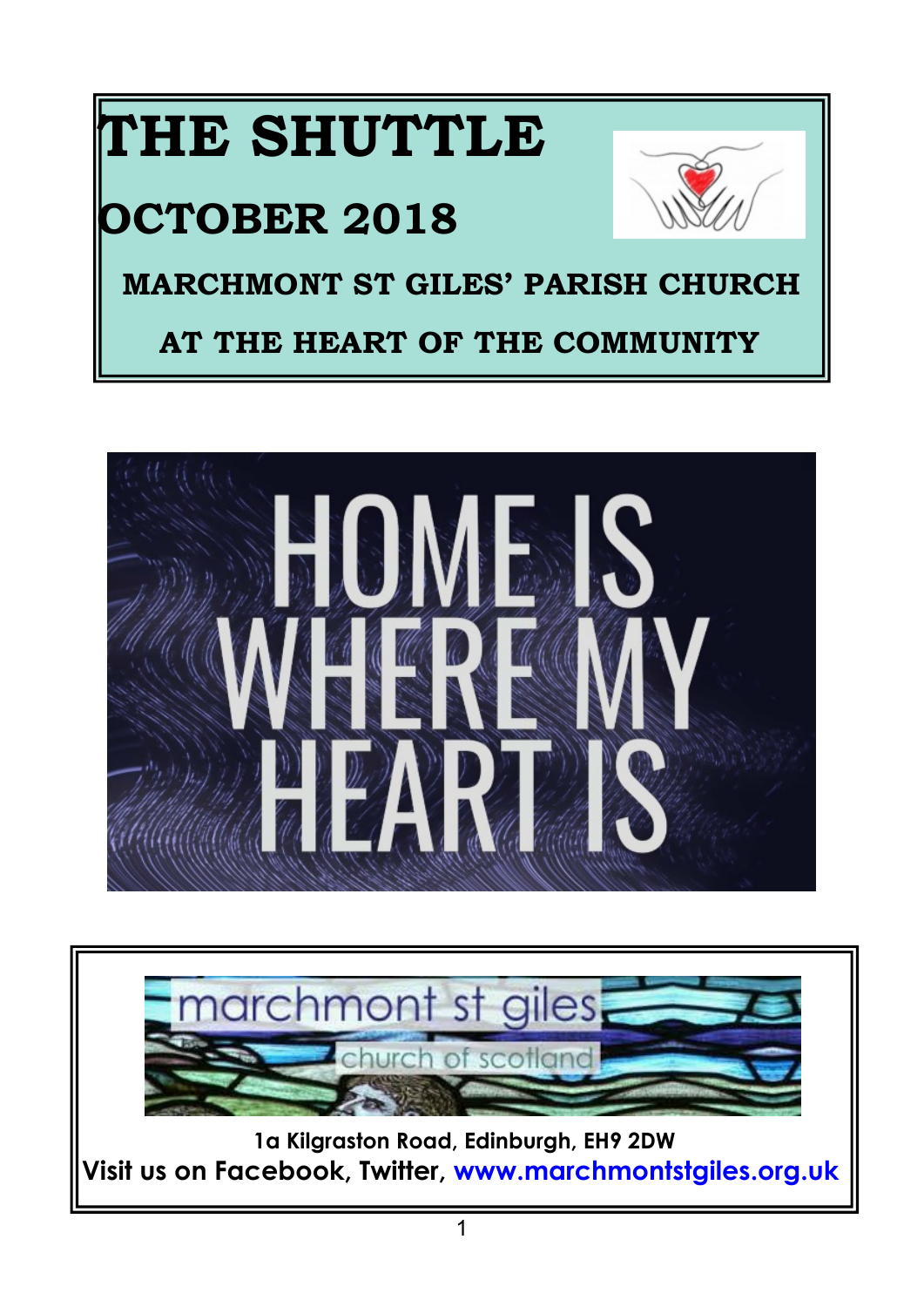#### **Meeting Matters**

#### **Every Saturday**

10 - 12pm Morning Coffee (**Note - not 20th October) Every Tuesday** 10.00 Prayers & Reflection South Transept **Every Wednesday** Butterflies Plus - Lunch for the Over 60s

#### **October**

- 14 9.50 Junior Church
	- 10.30 Morning Service
- 21 9.50 Junior Church
- 10.30 Morning Service
- 23 7.30 Guild The Yard
- **28 2.00 Clocks go back I hour**
- 28 9.45 'HIGH-LITES'
	- 9.50 Junior Church
	- 10.30 Sacrament of Holy Communion

#### **November**

- 3 2.45 Kids Club GROW, GROW, GROW
- 4 9.50 Junior Church
	- 10.30 Morning Service **Contributions for the next issue of The Shuttle to be submitted by today**
- 5 7.30 Non-business Kirk Session meeting
- 6 19.30 Guild Rock Trust Night Stoppers
- 11 9.50 Junior Church
	- 10.30 Service of Remembrance

#### **Front Cover**

Our theme this month is about the place we call home and where we put down roots with those we love.

Over the next few months we will be trying out different looks for The Shuttle and look forward to hearing your thoughts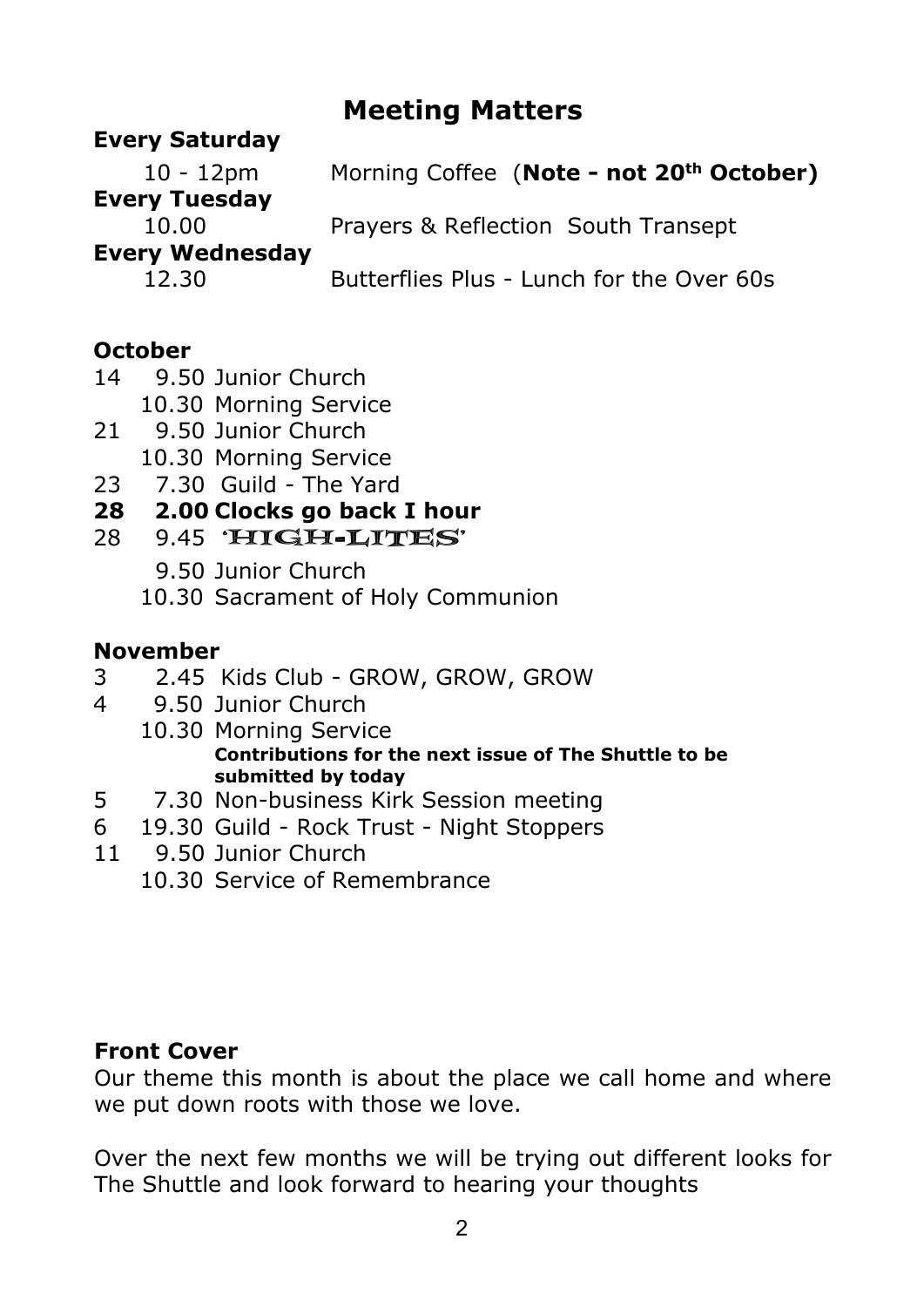## **Reflections**

#### *For every house is built by someone, but the builder of all things is God.*

(Hebrews 3:4)

From the beginning to the end of his life, Jesus had many homes. His life began in a nomadic style and completed in the same way. We know of the many places he inhabited throughout his time on earth. However, the one we probably know least of all about is his family home in Nazareth, where he grew and was nurtured, was taught his trade and plied it for many years before he became an itinerant preacher and holy man.

His life began in the midst of a journey with his parents, as they went to be registered for a census, which quickly turned into another journey fleeing from the evil intentions of the first Herod he encountered. From the pastoral scene of the stable, soon they were refugees making their home in the uncertainty of Egypt.

When they returned, family life took on a settled air until he began his journeys around the Galilean countryside, spreading the Good News.

But even then, he found places and people to call home. Whether this was with Peter or with Lazarus and Mary and Martha, or in the many other places where we learn he ate and taught and laid his head down.

Then he arrived in Jerusalem. Whoever owned the Upper Room, it must have been someone he and the disciples trusted and valued, perhaps even one of the disciples themselves.

All these places were stopping places along the path of his life with one thing in common; they were inhabited by people who loved him. From birth until death his home was where his heart was.

In the 91<sup>st</sup> psalm we hear the words:

He who dwells in the shelter of the Most High will abide in the shadow of the Almighty. I will say to the Lord, "My refuge and my fortress,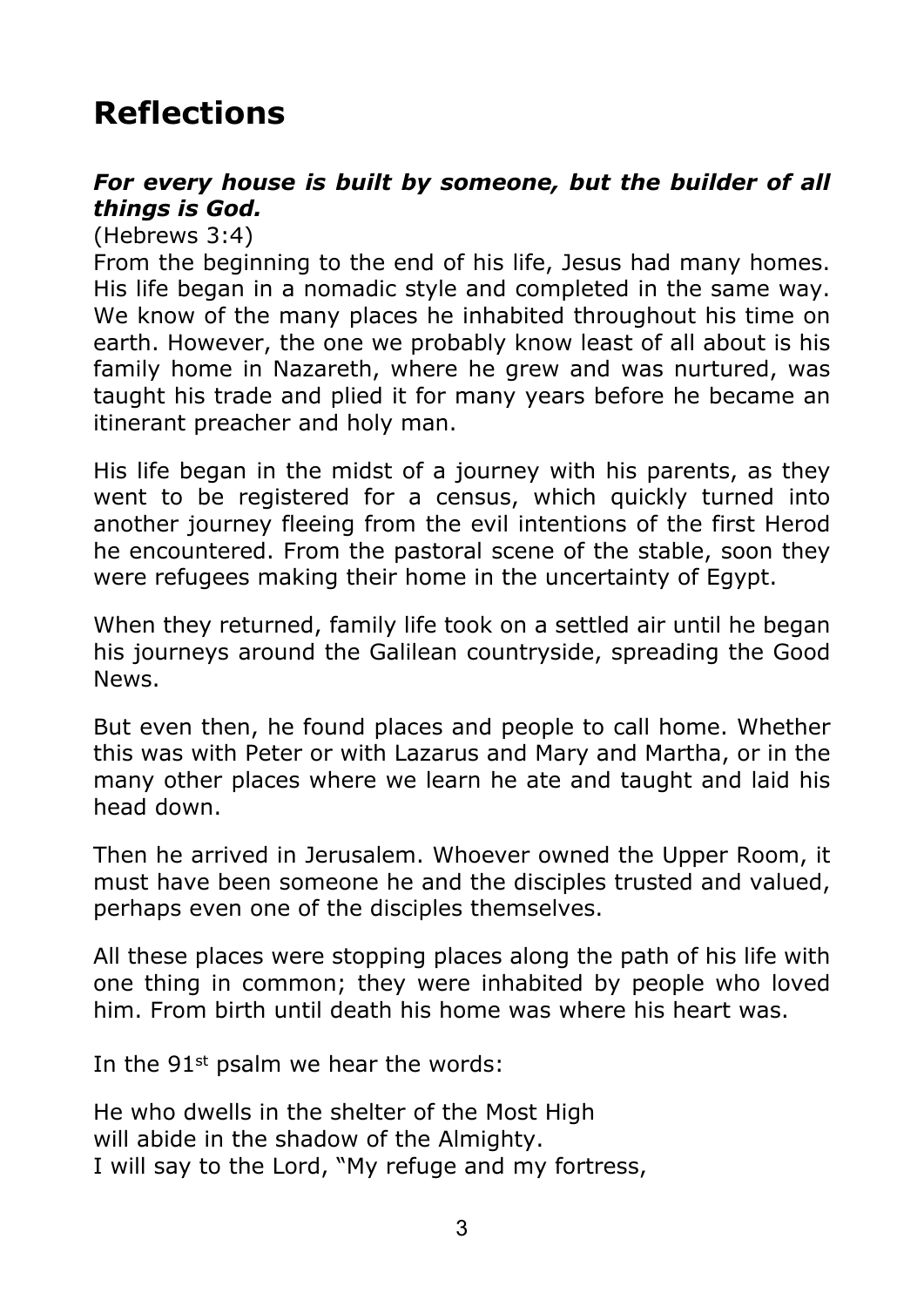Too often we hear of people who move homes again and again for work and they never put down roots. The psalmist reminds us, however, that no matter where we are; no matter where we go, we are always within the care and keeping of God. Jesus exemplified this in his life through the way he made a home no matter where he was. We are not only under His care but the strength of God will see us through no matter what we face in life.

Engagement within a community, no matter where we are and no matter how short a time we may be there is important. Too often people are scared to make contact and a sense of community is beyond many in this day and age. However, I think in these uncertain and challenging times, it is important for us to be part of communities who engender hope and encourage others to be part of these types of communities.

An example of this is the rhododendron bush or even the rhubarb plant. They are both from the Far East, but both have not only adopted Scotland, they have thrived and are now part of the cultural landscape of Scotland.

Through their colour and taste they add to our lives; are so part of our heritage that you would think they had always been part of our national story.

We should take a leaf out of their story and consider how we might be or even think about ourselves within the story of faith. We are loved without limit from our birth until our death as valuable children of the Most High. This place may only be our dwelling place for a short time, but it was made for us to live and dwell and thrive in. When we don't look and see the beauty around us; or engage with each other, we fail to embrace the call, as God's creatures, to be good stewards of this world.

At this time of Autumn with the magnificent colours reflecting God's love bursting from trees and plants, let us spend even just a short moment, reflecting on God's love for us and how we can make a good home here and all the ingredients which make a good home.

# Karen K Campbell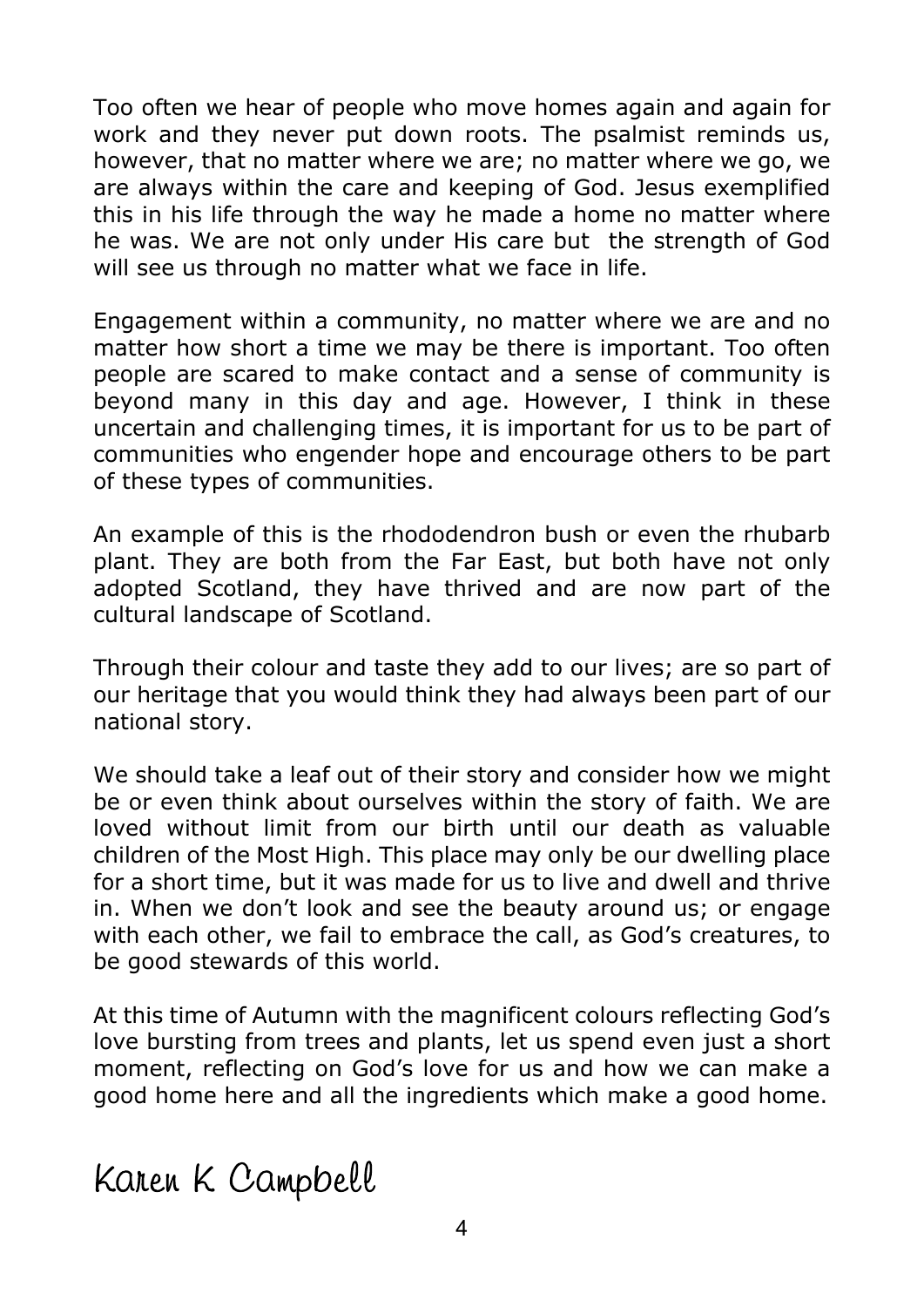# **CHURCH FAMILY & PARISH NEWS**

#### **CAREY MILLS - our new Administrator**



I'm very happy to have been welcomed so warmly into the Marchmont St Giles' family. I am married to Alan and have one son, James or Jamie, as I call him. He is 27 and in his final honours year at Queen Margaret University doing Drama.

I came from John Lewis Partnership where I worked for 35 years when I took early retirement in order to work in God's community and feel like I have come home.

I have many and varied interests including nature, walking, reading, baking, scrapbooking, singing and am just becoming interested in building miniature scenes.

I look forward to meeting you all so please pop in and say Hello. So many of you have done so already.

Thank you for having me.

Carey Mills

# **Helping to make MSG tick**

| Judith Stewart         |
|------------------------|
| Jessica McCraw         |
| Jessica McCraw         |
|                        |
| <b>Charles Stewart</b> |
| Jessica McCraw         |
|                        |



#### **We give thanks for the life and service of:**

Isobel Scott, a member of the congregation, who died on the 7<sup>th</sup> October 2018.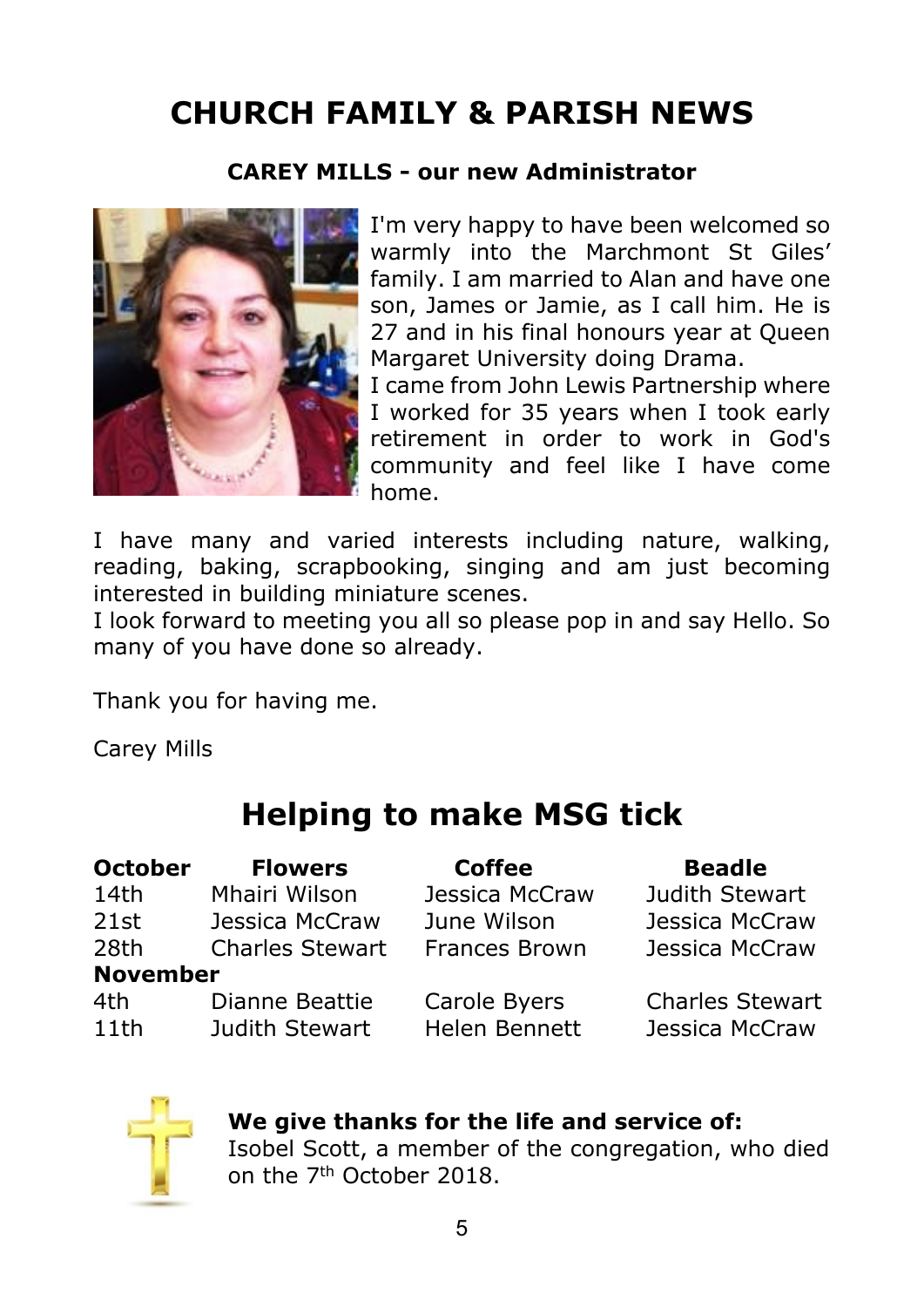#### **LATEST FROM THE GUILD**

On October 23rd, we have a speaker from The Yard, based in Canonmills. Karen - but not "our" Karen - is coming to tell us about the provision of play experiences for disabled children. They seem to be an adventurous bunch, so prepare to be amazed.

Still in the vein of the Year of Young People 2018, but older ones this time, on November 6th, we will hear about Nightstop, the Rock Trust's provision of safe emergency accommodation for young people. Last year's Christmas offerings were donated to this charity and Nicci, who works in the Cafe, is one of their hosts.

Please join us, and bring a friend, on any of these evenings at 7.30, or for coffee any Saturday morning from 10 till 12, except October 20th which is a holiday.

We appreciate your support!

#### **NEWS FROM THE SESSION**

The Communication Team presented some options for change to the Church Magazine and it was agreed to keep the size and name but to investigate more use of colour and quality of paper. As this would increase costs the Editors would produce an externally printed issue using local advertisements to cover the costs in December. It would be useful to see how many online visits the Shuttle has online to aid production numbers.

It is planned to have a weekly blog during the development to show how the build is progressing which will be available on movable notice boards and online.

 The Kirk Session agreed that MSG should sign up to be a Rest Centre during an emergency in conjunction with the Council's emergency response plans. Due to the quality of our facilities MSG is in a prime position to offer support. Charles Stewart, as Health & Safety Officer, agreed to be the primary key-holders.

It was agreed that our Christmas offerings would go to Serenity Cafe who work towards reducing alcohol and drug problems locally.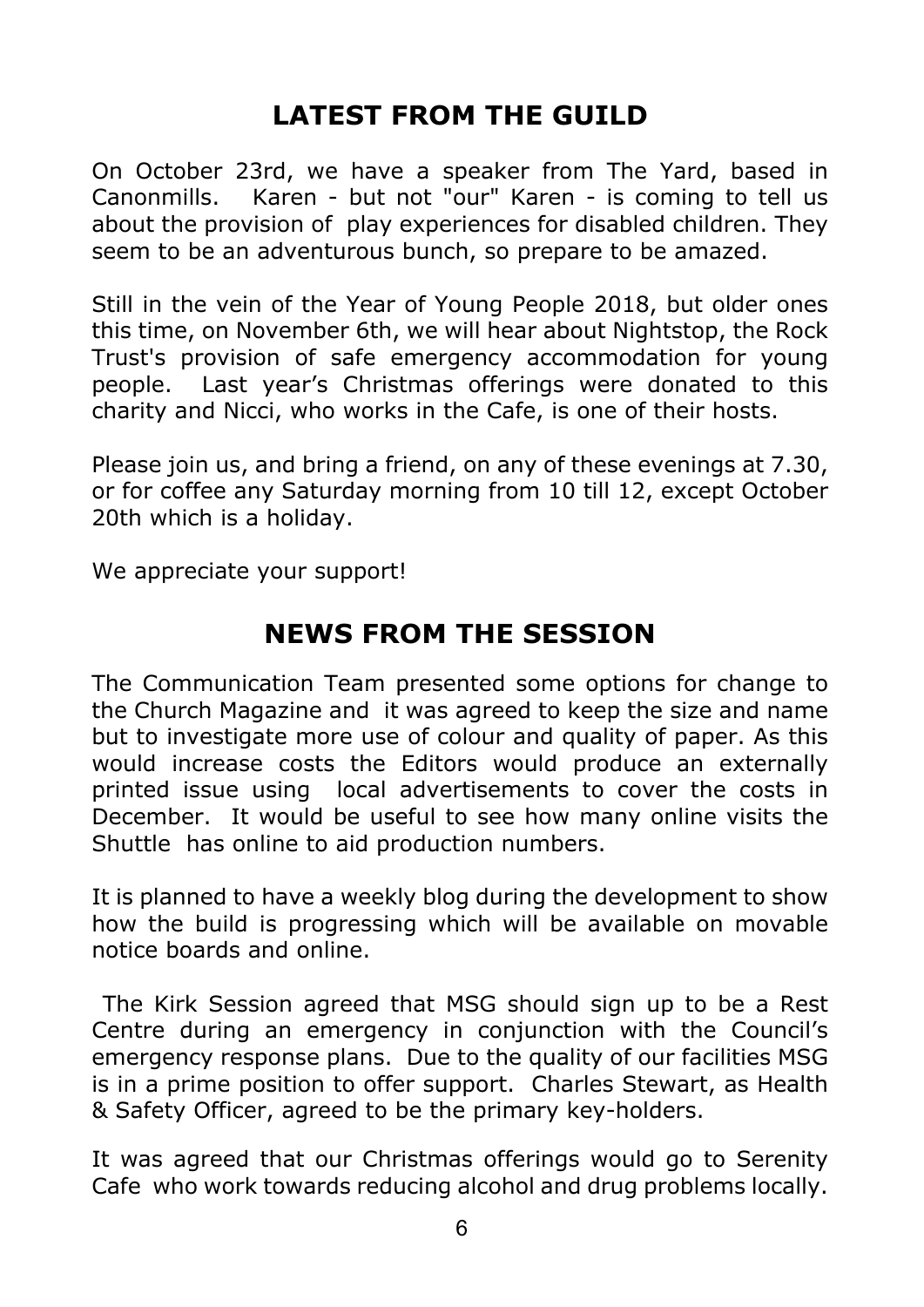#### **Fundraising & Development News**



The Building Warrant Application has been submitted to Edinburgh City Council by DRD, and the Development Committee is now turning their attention to preparing the Tender documents and fine-tuning the design concept. There is a real feeling of excitement growing within the Committee that this is really happening and the realisation that very soon they will be knee deep in plans, decisions and "How much will that cost?"

The Kirk Session ratified the appointment of Thomas & Adamson as our new Quantity Surveyor and approved the professional fees for the next stages at the recent session meeting.

The intermediate level of fundraising is about to commence and will be in the very capable hands of Kate Jackson and team. This level concentrates on the smaller applications and bigger fundraising events. Look out for further details on the website, and in the Shuttle.

It was originally planned to have a St Andrew's Night Ceilidh on the 1st December as a fundraiser but this has been changed to a **St Andrew's Lunch with a Scottish theme on Sunday 2nd December** after the service and you are asked to donate the cost of Sunday Lunch. There will be an opportunity to buy some different home-made items that are being produced especially for the occasion.

Some rather nice stylo pens have just been ordered in a variety of colours with our website and phone number engraved on them and will be available from the Office, Cafe and in the Church Centre on Sundays. As with all the best things in life POA - (in other words we don't know the selling price yet!!!)

Another way of adding to the pot is to buy home-made goodies from the Cafe - subject to availablity. Butterflies has already raised over £800 for the fundraising effort by doing this and is looking forward to reaching the £1000 mark. Remember the Sweetie Jar awaits your change and donations as does the moneyspinner in the Cafe. Your generosity in filling the smartie tubes has quite overwhelmed us and the Treasurer will have some further updates for us later on.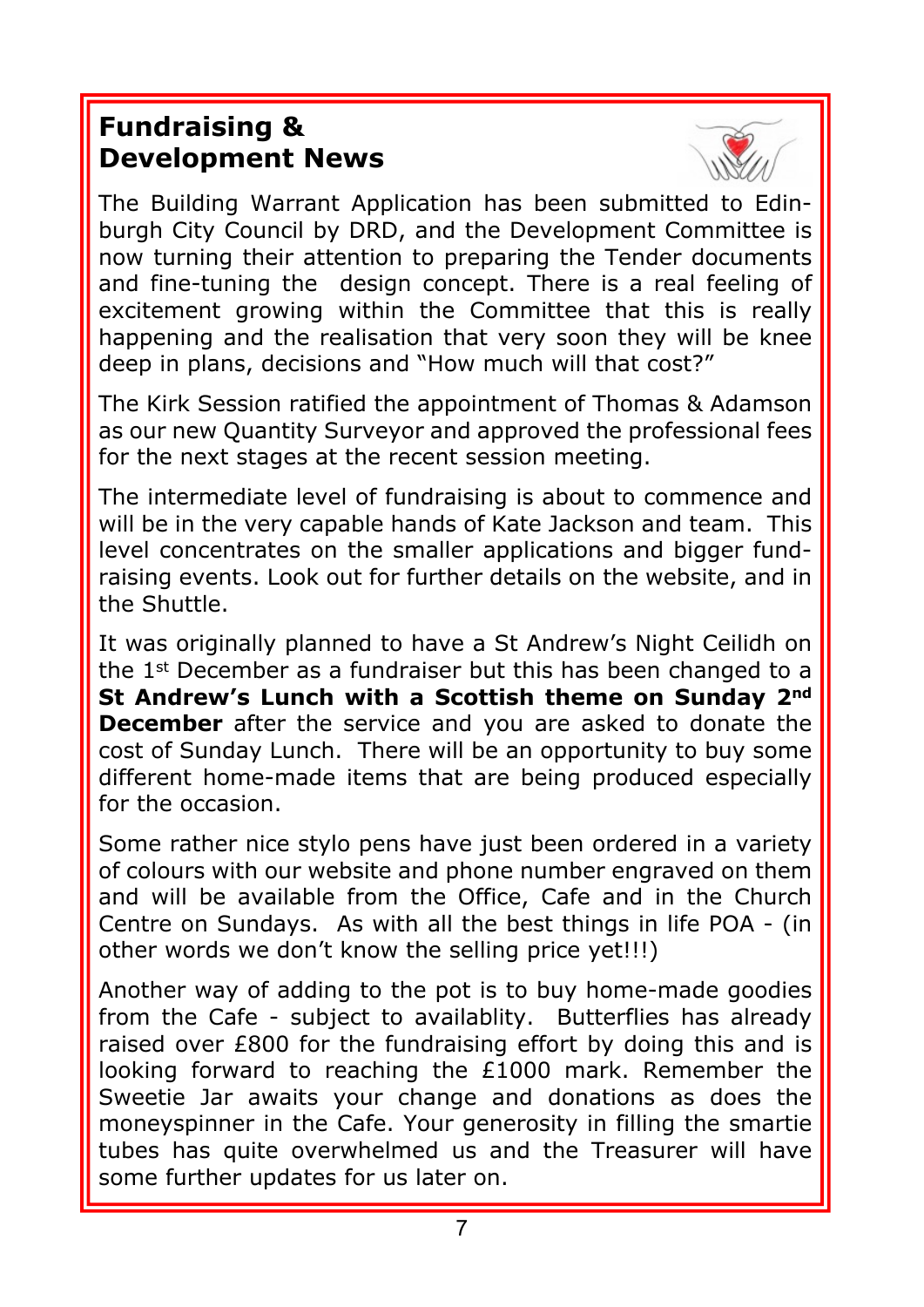#### YEAR OF YOUNG PEOPLE - IONA MCKINNON-RAE

This month we are focusing on one of our own young people who deserves a big mention for her personal achievements.

Iona wanted to support McMillan Cancer by baking some goodies to sell and raise funds for this important charity. Little did she know how successful this would be. Iona made raisin flapjack /chocolate flapjack/ rocky road (made with some melted easter eggs/ bunnies!) And lemon biscuits that spelt out Macmillan and raised the fantastic total of£112.68.

Mum Michelle took them to her workplace at Crew 2000 and Dad Mark took some to Venture Trust where he works to sell these gorgeous goodies. Iona went round our neighbours after school too.

Iona has got even more plans for helping others - see below Have you got a good news story to share?





Please will you sponsor Iona who is getting her hair cut off (at least 7 inches!) and giving it to the Little Princess trust to help make wigs for children and young people who have lost their hair due to illnesses such as cancer.

She would like her sponsorship money to go to the Yard which is a project that supports children with special needs across Scotland. This means 2 great charities benefit from Iona's big hair chop! All you need to do if you wish to donate is click on the link below and you can donate to Iona's fundraising page at the Yard ( this means more money goes directly to the Yard rather than just giving fees) https://www.theyardscotland.org.uk/appeal/ionas-big-chop

Thank you very much for supporting Iona.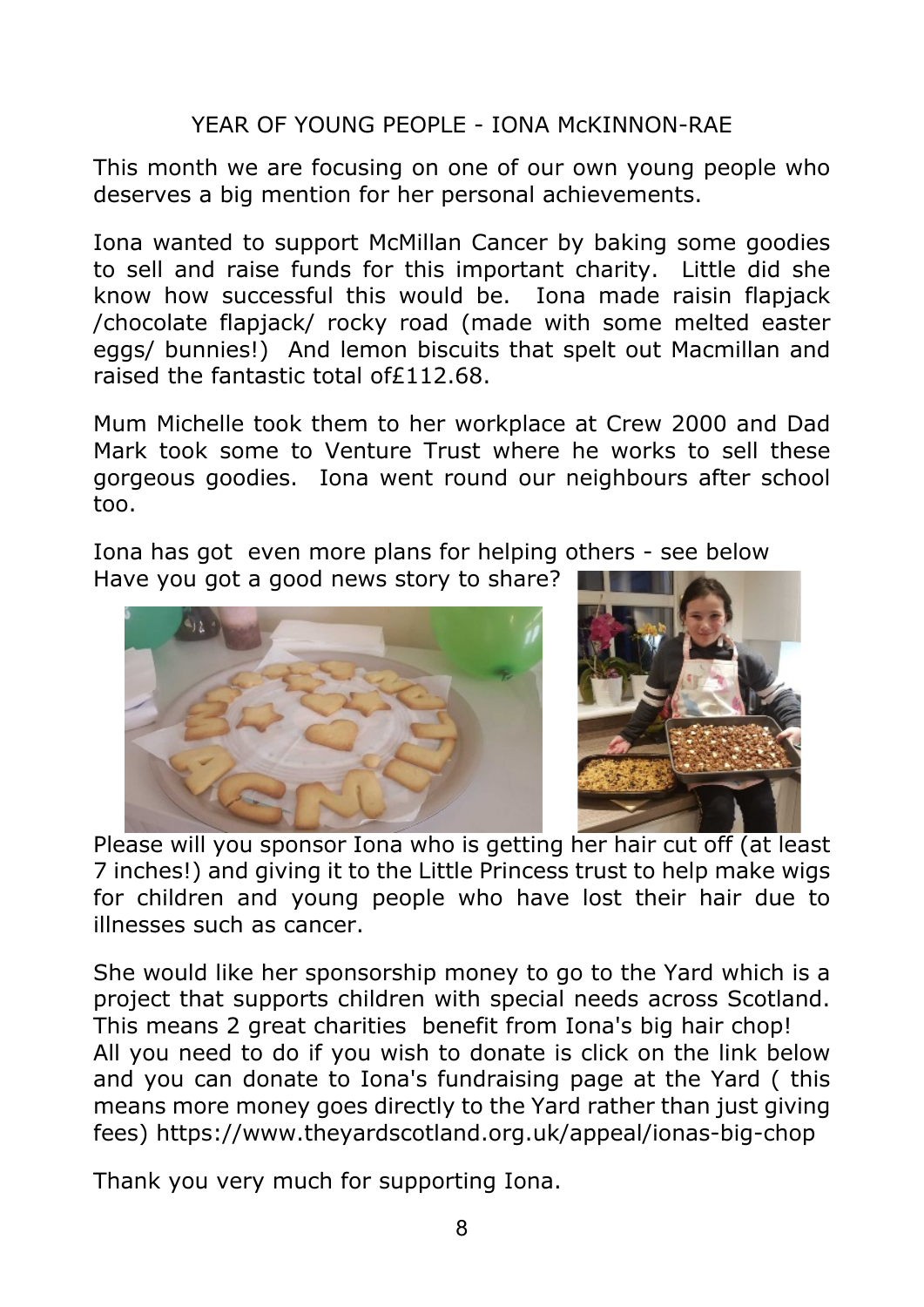# Saturday, November 3rd 2.45pm to 4.30pm

Marchmont St Giles' Parish Church Centre

# KIDS CLUB 'GROW, GROW, GROW!'

**Games, crafts, fun & more with a Bible theme for Primary aged children. £1 per child**

# **Bookings via Family Worker:**

**0131 447 4359 family@marchmontstgiles.org.uk 1A Kilgraston Road, EH9 2DW www.marchmontstgiles.org.uk**

Marchmont St Giles' Parish Church of Scotland, Edinburgh is a registered Scottish Charity SCO09338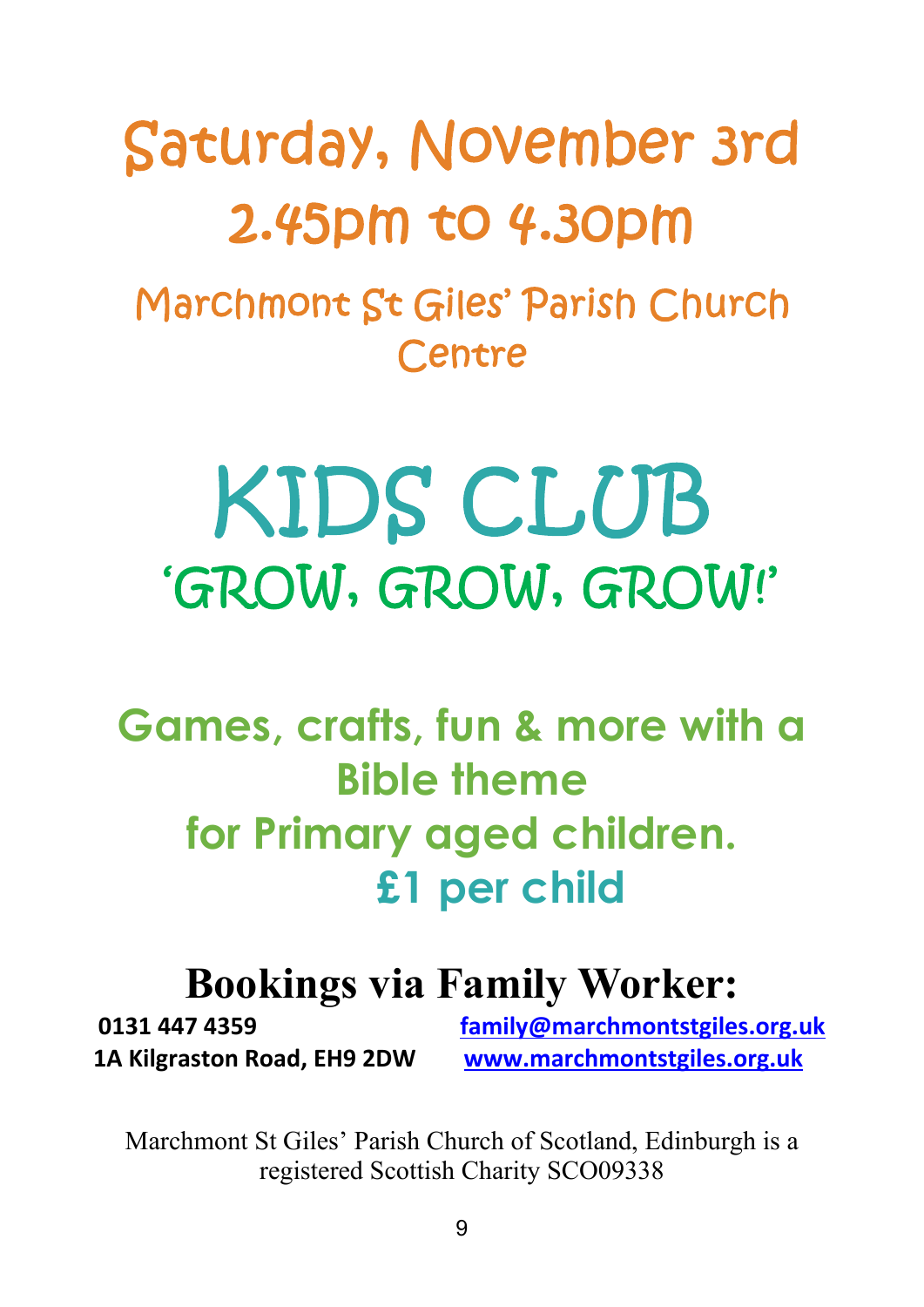**Family Focus:** Breaking news: the Teen Group has a name!

'HIGH-LITES' (high-schoolers, short amount of time!) meets on the **last** Sunday of the month 9.45am to 10.25am for pastries/ doughnuts, friendship, wonder and mulling over faith and life; most recently prompted by Psalms and the Spill the Beans material which we are using across childrens' groups. All this, often, while having a go at a coffee table challenge, such as Jenga.

Some of the group went on a 'field trip' to a Sunday evening Youth Worship evening to try out worship in a wider group of young people. Do encourage friends, family and teens that you may know to come along for a warm welcome, whatever stage they are at, from "just looking" to absorbed into church life here.

For more encouragement, there was a visitor in church for Harvest Sunday from overseas who told me afterwards how impressed and moved she was by the children being in the whole service that day. Her experience of Sunday groups and children in worship where she lives looks very different and can be a struggle. She was delighted by how the congregation felt like a family where the children were involved and participated. We strive to nurture our children to be able to worship as a whole congregation at times, by understanding times of quiet and reflection, prayer, praise and listening. I think we are on the right track. I hope our visitor felt encouraged too.

Our young people are becoming more and more involved in the life of our congregation and community, from volunteering with groups or in the café to helping with communion or singing with the choir for festivals and we love to have them with us.

There are practical requirements and Safeguarding procedures that goes with that involvement for leaders/ helpers and families, to ensure we meet the Church of Scotland protocols in caring for people and information appropriately. This leads me to say that we are due to update our consent forms and media permissions information for the under 18's that come to our groups, so families and leaders, pens at the ready please!

Booking is now open for **KIDS CLUB: GROW GROW GROW!** (See page 9) Saturday, 3rd November, 2.45pm to 4.30pm for primaryschoolers. Spread the word!

Bettina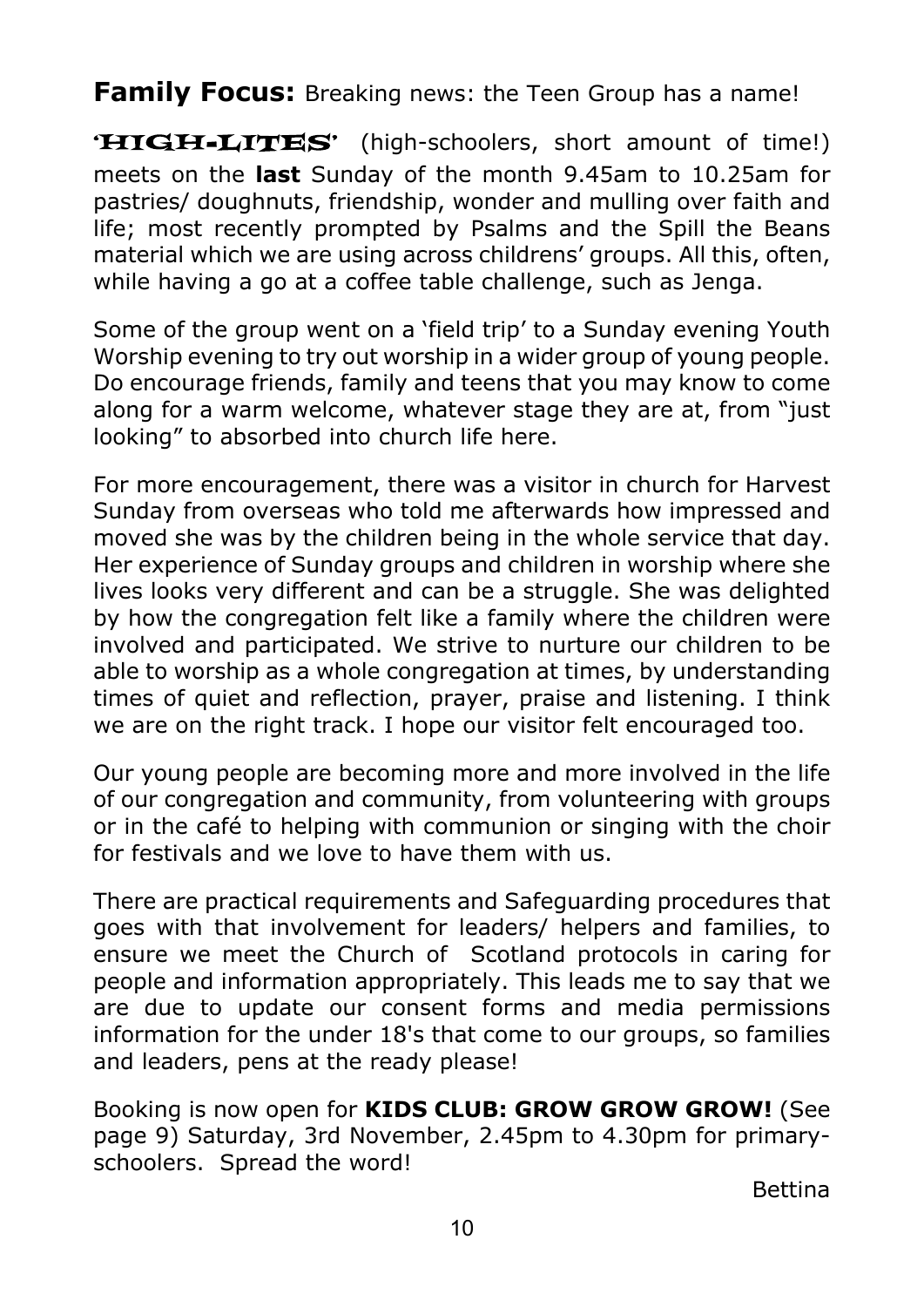#### **Fire Road by Kim Phuc Phan Thi**



People of a certain age may remember the iconic photograph of a young Vietnamese girl running down the road with her skin on fire as a result of being sprayed with napalm gas. The event took place on 8 June 1972. The girl was Kim Phuc. She was nine years

old. Till that day she had enjoyed a happy childhood, untroubled by the events of the war being waged around her. She was so badly burned that she was not expected to survive but after fourteen months in a Saigon hospital and sixteen skin-graft surgeries she returned to her village to begin rebuilding her life.

The book tells the story of her life before the event through to the present day. It is at times a harrowing read reducing the reader to tears. The writer takes you through her struggles with physical pain and the impact the injuries had on her emotional wellbeing. Kim also had to deal with the fact she was being used as a propaganda tool by the communist government, which monitored her every move. In 1986 she moved to Cuba to pursue her education. There she experienced personal hardship which resulted in continuous physical discomfort. She thought, scarred as she was, that she would never find anyone to love her but during her time in Cuba she met and married a young Vietnamese student, Toan Bui. When returning via Canada from their honeymoon in Russia in 1992 they sought and were granted asylum there. There is a happy ending to the story. Since setting up home in Canada Kim and Toan have been reconciled with her family in Vietnam and have dedicated their lives to promoting peace. Today, Kim is the founder of the Kim Foundation International in Ontario, Canada, and a UNESCO Goodwill ambassador. She and her husband live in the Toronto area with their two children, Thomas and Stephen.

This book is so much more than a memoir of war and hurts. It's a testimony of finding peace in all circumstances and ultimately of the transformational power of finding faith in Jesus.

Kate Jackson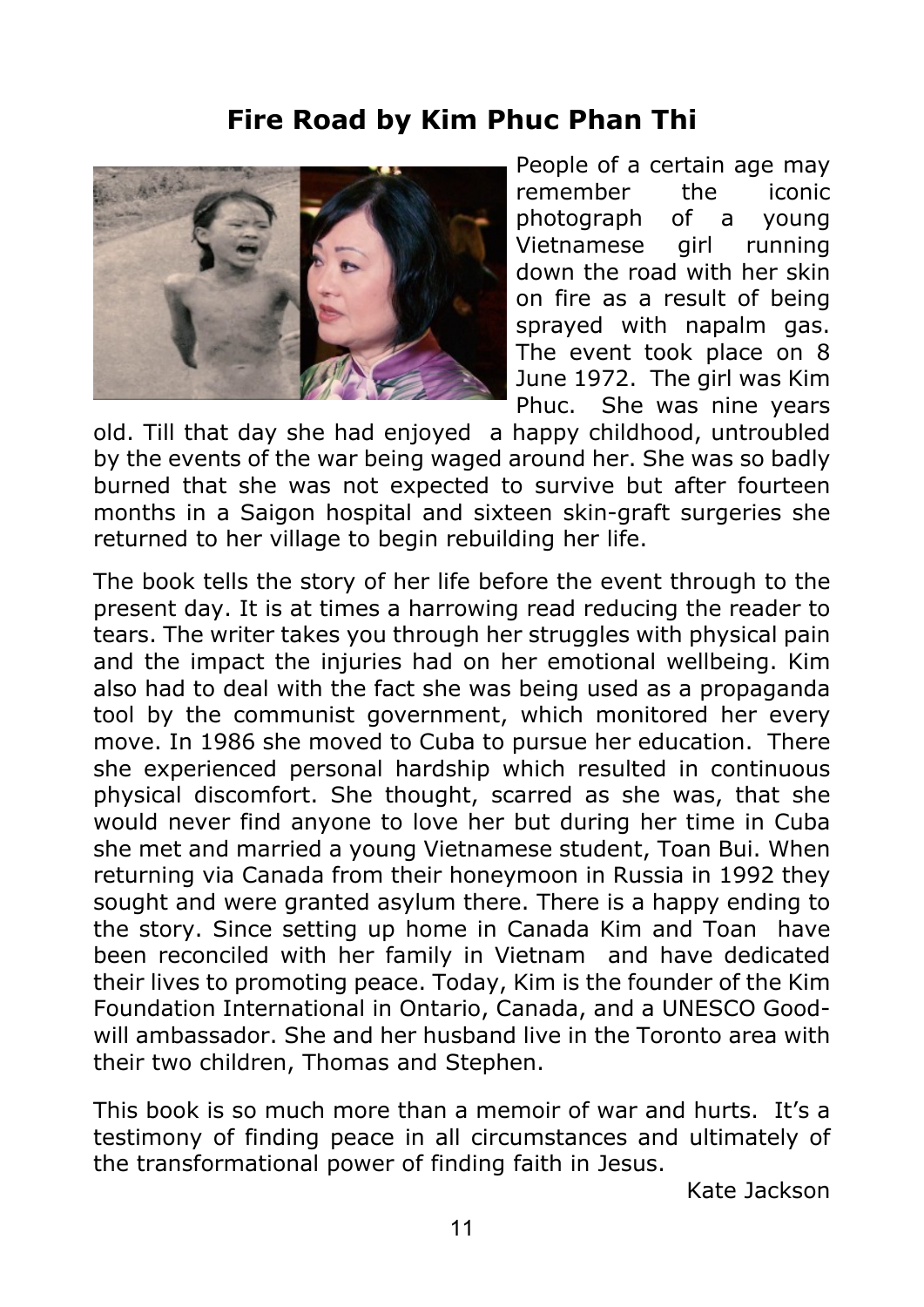**Marchmont St Giles' is delighted to introduce Mike Ellis who is our new "Fenton" and he will offering free help with your IT problems.**

Live in **South Central Edinburgh**?



- Need help with your computer/iPad/Mobile/internet?
- Struggling with email/WhatsApp/Skype?
- Can't find what you're looking for/can't do the things you need to do online?
- Family too busy/too impatient/or too embarrassed to ask?

**Drop in Wednedays between 9.30-11.30a.m, 17th Oct -21st Nov 2018** - free & friendly help at Marchmont St Giles Church, 3 Kilgraston Rd, Edinburgh EH9 2DW,

\*Funded by South Central Neighbourhood Partnership.



Tap into IT Where You Are More info:Mike Ellis 228 5716/ 07505555011..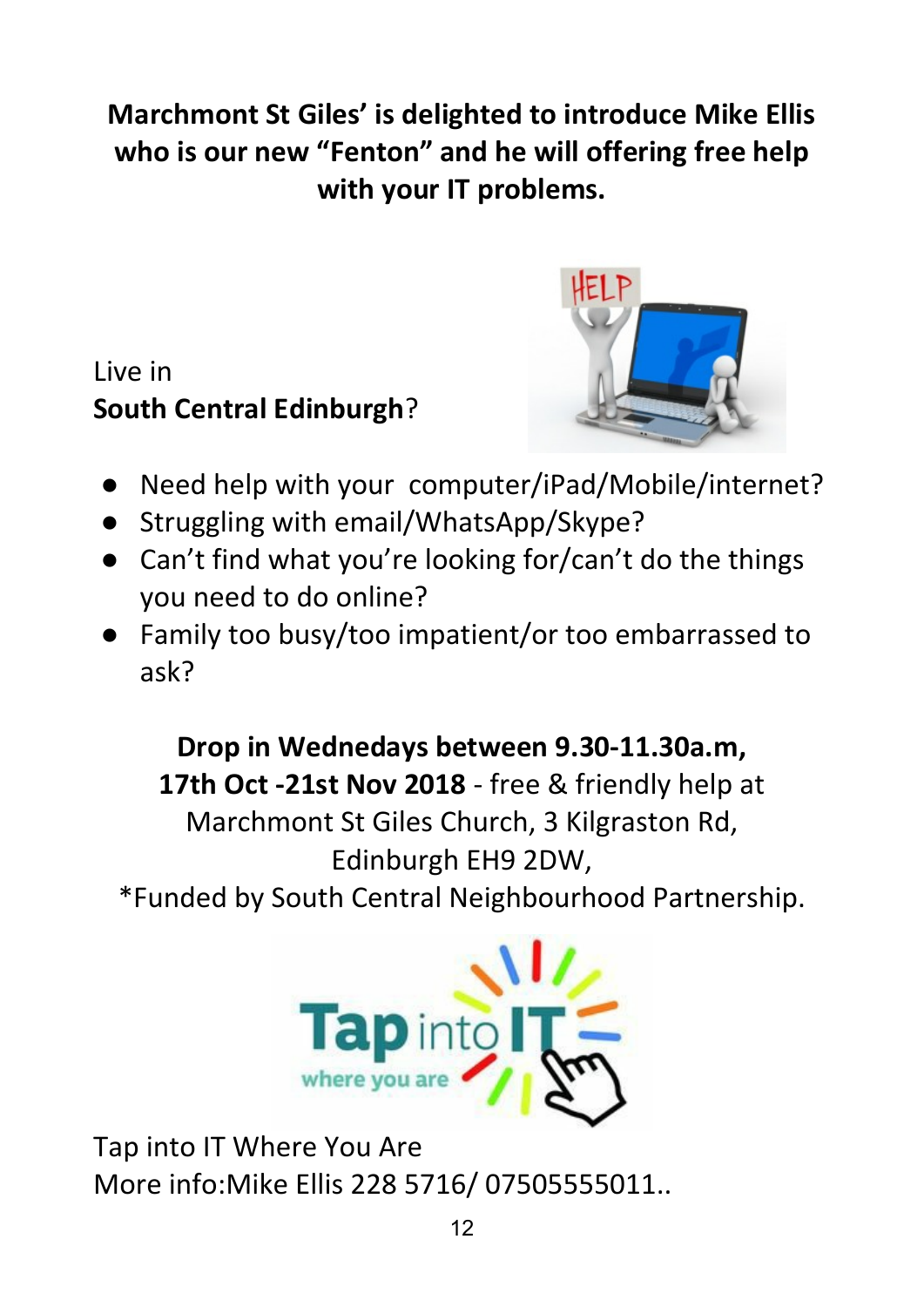# AROUND THE AISLES

**Thank you** very much for your wealth of Harvest donations which were taken to Richmond Craigmillar Church where they were very much appreciated.

**Butterflies Cafe** will be on holiday from Monday 15<sup>th</sup> October for 1 week and will reopen on Monday 22<sup>nd</sup>. The Cafe has signed up with a local company called Be Vocal which is a bit like Tripadvisor but only you can see comments. This allows you to deal with any issues privately and still post the comments you want other people to see.

Nicci and Judith were invited as guests to a 40th birthday singing workshop for one of the regulars who volunteer at Singing4fun (Parkinson's UK) every week. It brought the real meaning of our "Church family " to life and a great time was had by all.

**Butterflies Plus** will also be on holiday on Wednesday 17<sup>th</sup> October.

**Edinburgh Presbytery's** December meeting is going to be held at Marchmont St Giles' on Tuesday 2<sup>nd</sup> December at 7pm. As a previous Moderator, our minister will be in the chair and it is customary to serve communion at this meeting. If you are available to help with the elements please pass your name onto the Session Clerk if you have not already done so.

**Welcome** to William Watt who is going to be a student with us for the next year. William was the organist at South Leith Church. He has already been initiated into the ways of the dishwasher and we look forward to getting to know him better.

**Stephen Cowley** has been appointed to the Facilities Management Committee and, along with Ian Moss and Al Mitchell, are training to be Beadles (Hoorah!!). However there are still lots of duties which require new volunteers so please get in touch with the Minister if you would like to help.

**Poppies** are growing profusely in MSG's office but we still need MORE…. It is a long way down from the top of the pulpit. Get your friends involved and have a cuppa and chat at the same time.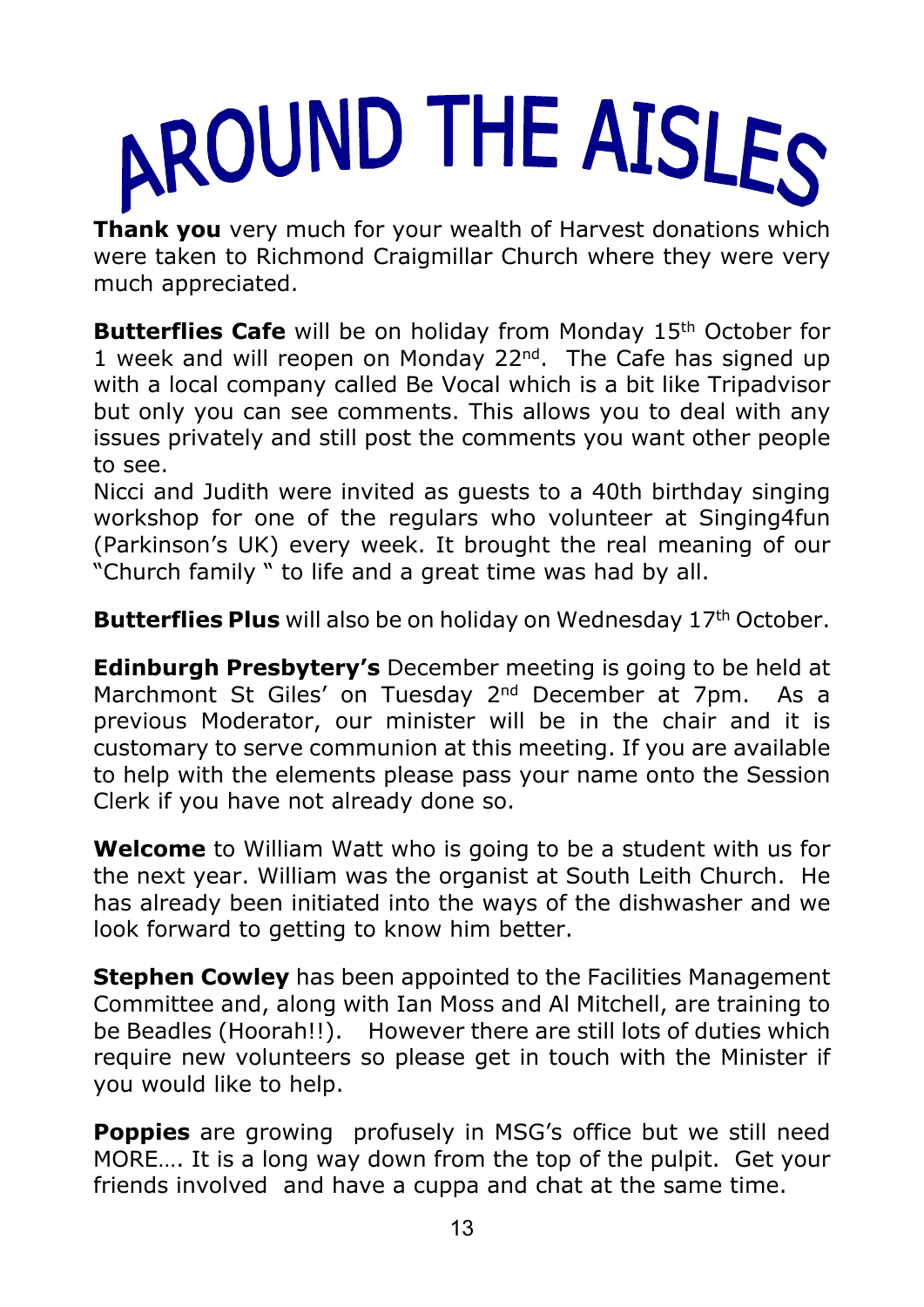#### **More Around the Aisles**

**Remember** the clocks will go back an hour on Sunday 28<sup>th</sup> October at 2am so remember to change your clocks on Saturday night.

**Remembrance Sunday** is on the 11<sup>th</sup> November and our own Meadows Explorer Scouts will be on duty as in previous years. We also hope our younger uniformed organisations will be able to attend. Immediately after the service the Scouts will accompany the Minister to Edinburgh Castle where she will be conducting a Drumhead Service at the National War Memorial at 1pm.

**The Communication Team** are preparing an exhibition of photos of all the men on the Warrender War Memorial who gave their lives for their country. The Team has only got pictures of Warrender so far but work is going on behind the scene to complete the records for the Grange and West St Giles and eventually produce a booklet.

**Home is where is the heart** is our theme this month and this has partly come about due to statements of support which we received from SJM Performance Academy and Braid District Scouts when we were researching for our fundraisers. Both these groups made it very clear that Marchmont St Giles' was their home base and we are delighted to have them as part of our Church Family - both groups bring so much energy to our buildings

**The 8th annual Christian Aid Autumn Art and Scottish Books Sale** takes place from 10am - 3pm on 25-27 October at St George's and St Andrew's Church West, George Street, Edinburgh. Among the high-quality prints and original art works this year is a watercolour byJohn Bellany, one of Scotland's most renowned artists. This is the first time the painting, 'Star of Hope', has been for sale or indeed on public display. The painting depicts Fraserburgh harbour.

Proceeds from sale will go to this year's Christian Aid Harvest Appeal and will be match funded by the European Union. Every £1 you spend will be worth £5 for life-changing work in Ethiopia, Burkina Faso, Honduras and Malawi.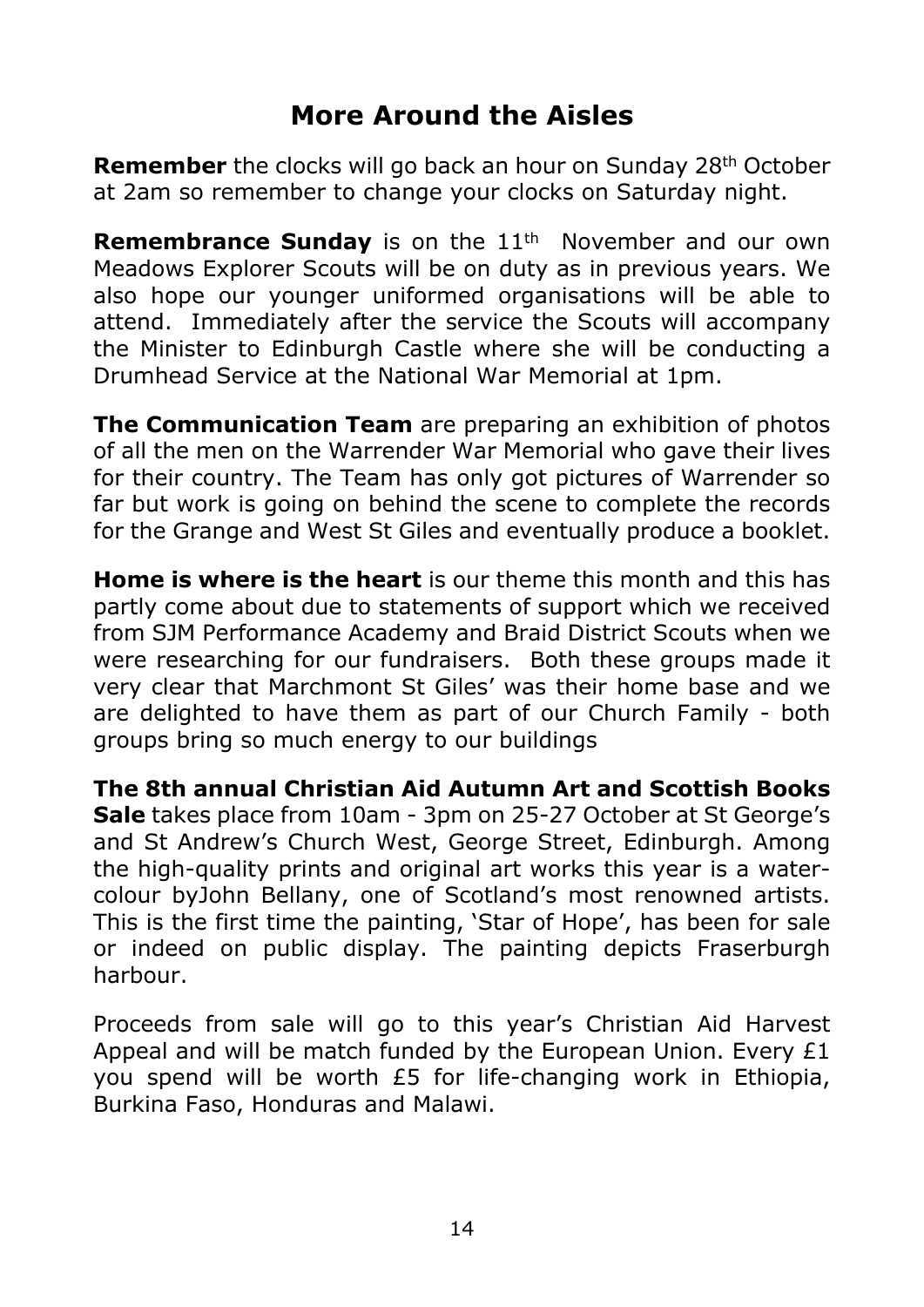# And finally………

A woman came out of her house and saw three old men with long white beards sitting in her front vard. She did not recognize them. She said, "I don't think I know you, but you must be hungry. Please come in and have something to eat."

"Is the man of the house home?" they asked. "No", she said. "He's out." "Then we cannot come in", they replied.

In the evening when her husband came home, she told him what had happened. "Go tell them I am home and invite them in," he said. The woman went out and invited the men in. "We do not go into a house together," they replied. "Why is that?" she wanted to know. One of the old men explained: "His name is Wealth," he said pointing to one of his friends, and said pointing to another one, "He is Success, and I am Love." Then he added, "Now go in and discuss with your husband which one of us you want in your home."

The woman went in and told her husband what was said. Her husband was overjoyed. "How nice!" he said. "Since that is the case, let us invite Wealth. Let him come and fill our home with wealth!" is wife disagreed. "My dear, why don't we invite Success?"

Their daughter-in-law was listening from the other corner of the house. She jumped in with her own suggestion: "Would it not be better to invite Love? Our home will then be filled with love!"

"Let us heed our daughter-in-law's advice," said the husband to his wife. "Go out and invite Love to be our guest."

The woman went out and asked the three old men, "Which one of you is Love? Please come in and be our guest." Love got up and started walking toward the house. The other two also got up and followed him.

Surprised, the lady asked Wealth and Success: "I only invited Love, why are you coming in?" The old men replied together: "If you had invited Wealth or Success, the other two of us would've stayed out, but since you invited Love, wherever He goes, we go with him. Wherever there is Love, there is also Wealth and Success!"